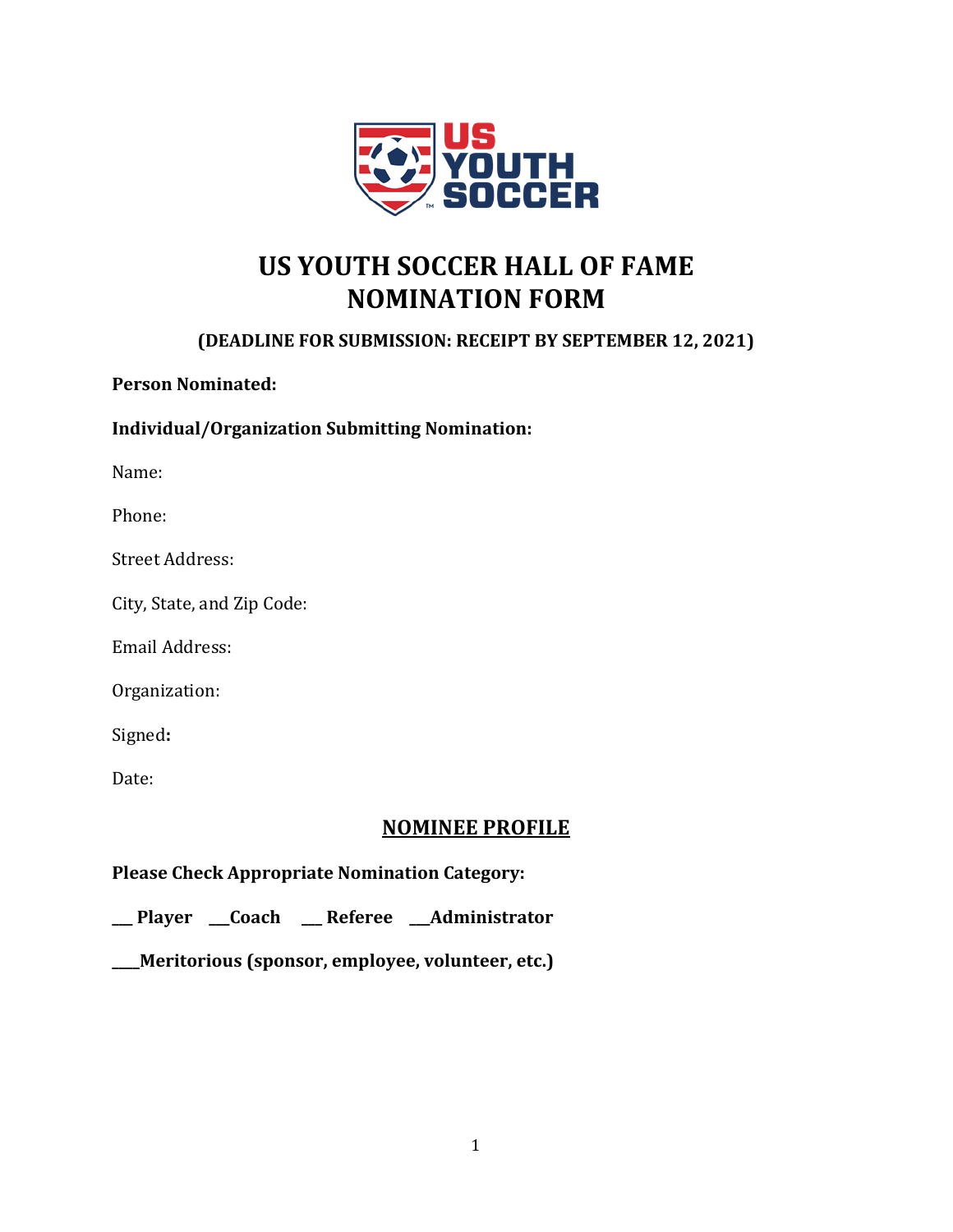| Name of Nominee:                              |                       |
|-----------------------------------------------|-----------------------|
|                                               | (First, middle, last) |
| Current Address:                              |                       |
|                                               | (City, state, zip)    |
|                                               |                       |
| Phone:<br>Email Address:                      | Cell Phone:           |
| Date of Birth:                                |                       |
| State or National Affiliation -<br>State:     |                       |
| Is the nominee still active in soccer? Yes No |                       |

If yes, please identify the organization(s) and briefly list the nominee's activities with each organization as well as in the attached resume:

Name of Spouse or Closest Living Relative: Address: Phone:

#### **SELECTION PROCESS FOR NOMINATIONS**:

- 1. Deadline for submission of this year's nominations: **received by September 12, 2021**. Nominations may be received by mail, delivery service, or email.
- 2. Deadline for the Hall of Fame Committee to recommend each year's Inductees to the Board of Directors will be no later than **October 1**, **2021**.
- 3. Deadline for the Committee to notify inductees will be no later than **November 1**, **2021.**
- 4. Hall of Fame Inductees will be presented and honored at the 2021 US Youth Soccer Awards Gala in Baltimore.

#### **GENERAL CRITERIA**:

- 1. Nominations for persons to be inducted into the US Youth Soccer Hall of Fame may be submitted by any person who has been or is a player, coach, referee, or administrator for US Youth Soccer, an Organization Member of US Youth Soccer, or a member of an Organization Member. All resumes shall be typed on the Resume form attached to this US Youth Soccer Hall of Fame Nomination Form.
- 2. The recognition must be for significant personal achievement in, or contribution to, US